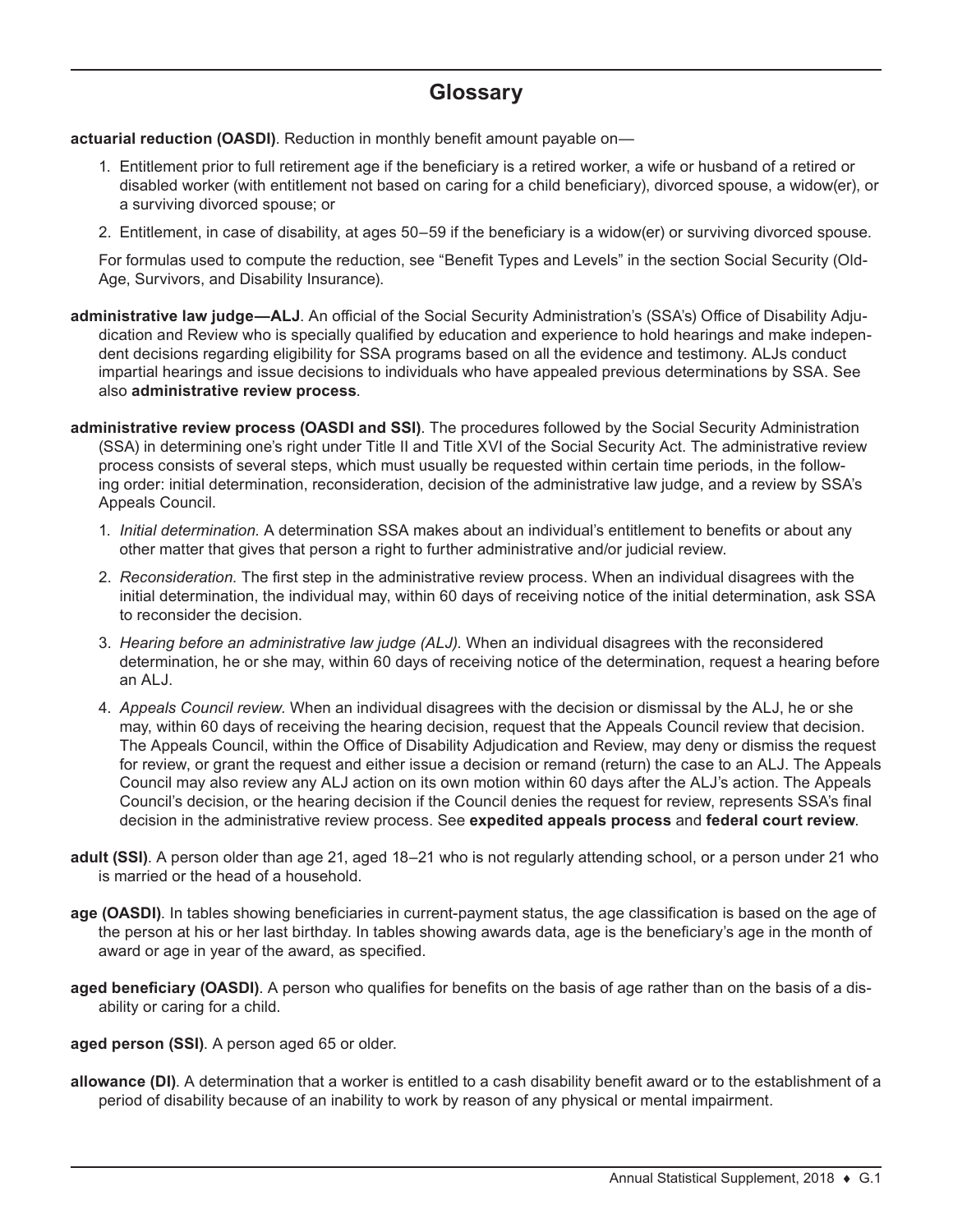- **annual maximum taxable limit (OASDI)**. The dollar amount above which earnings in Social Security-covered employment are neither taxable nor creditable for benefit computation purposes. (Also referred to as "contribution and benefit base," "annual creditable maximum," "maximum contribution and benefit base," "taxable maximum," and "maximum taxable.") Under Medicare Part A (Hospital Insurance), there is no upper limit on earnings subject to taxes. See Table 2.A3.
- **auxiliary benefit (OASDI)**. Monthly benefit payable to a spouse or child of a retired or disabled worker, or to a survivor of a deceased worker. (Also known as **dependents benefit**.)

## **average**. See **mean**.

**average indexed monthly earnings—AIME (OASDI)**. The resulting average monthly earnings of a worker after indexing of actual earnings to reflect the value of the individual's previous earnings relative to national average earnings in the indexing year. A formula is then applied to this figure to compute the primary insurance amount (PIA) for most workers who attain age 62, become disabled, or die after 1978. The indexing year is the second year before the year in which the worker attains age 62, becomes disabled, or dies. Taxable earnings after the indexing year are included at their actual value. For widow(er)s first eligible after December 1984, the indexing year applicable to the deceased worker's earnings may alternatively be the second year before the widow(er)'s date of eligibility for survivors benefits if it results in a higher benefit.

Earnings are indexed by multiplying the worker's taxable earnings for each year after 1950 through the indexing year by the average wages of all workers for the indexing year, and dividing by the average wages of all workers for the year being indexed. Once the earnings have been indexed, the AIME is computed by-

- 1. Determining the number of computation years—the number of years elapsed after attaining age 21 (or 1950, if later) until the year in which the worker attains age 62, becomes disabled, or dies, minus the number (generally 5) of lowest-earnings years dropped out of the computation (the minimum number of computation years is 2);
- 2. Selecting the actual computation years, based on highest indexed earnings from any years after 1950; and
- 3. Dividing the sum of indexed earnings in the computation years by the total number of months in the computation years.

For workers entitled to disability benefits after June 1980, the number of dropout years varies according to the age attained in year of disability onset. For workers aged 26 or younger, the number of dropout years is 0; for those aged 27–31, 32–36, 37–41, 42–46, and 47 or older, the numbers are 1, 2, 3, 4, and 5, respectively. After June 1981, however, disabled workers may obtain additional dropout years (up to 3, 2, and 1, respectively, for those aged 26 or younger, 27–31, and 32–36) for each year the workers had no earnings and were living with a child (their own or their spouse's) under age 3.

- **average monthly wage—AMW (OASDI)**. The amount of earnings used as the basis for determining the primary insurance amount (PIA) for workers who attained age 62, became disabled, or died before 1979, and also under a transitional guarantee computation for workers who attained age 62 in 1979–1983 or survivors of such workers, if the resulting PIA is higher than under the average indexed monthly earnings (AIME) method. The AMW is computed by—
	- 1. Determining the number of computation years—the number of years elapsed after attaining age 21 (or 1950, if later) until the year in which the worker attains age 62 (age 65 for men born before January 2, 1911, and the later of age 62 or the year 1975 for men born after January 1, 1911), becomes disabled, or dies, minus the number (generally 5) of lowest-earnings years dropped out of the computation (the minimum number of computation years is 2);
	- 2. Selecting the actual computation years, based on highest earnings (up to the amount of the annual maximum taxable earnings in each year), from any years after 1950; and
	- 3. Dividing the sum of earnings in the computation years by the total number of months in the computation years.

See the last paragraph under **AIME** for special dropout rules for disabled workers.

An alternative computation method takes into account the worker's earnings after 1936, if it yields a higher PIA.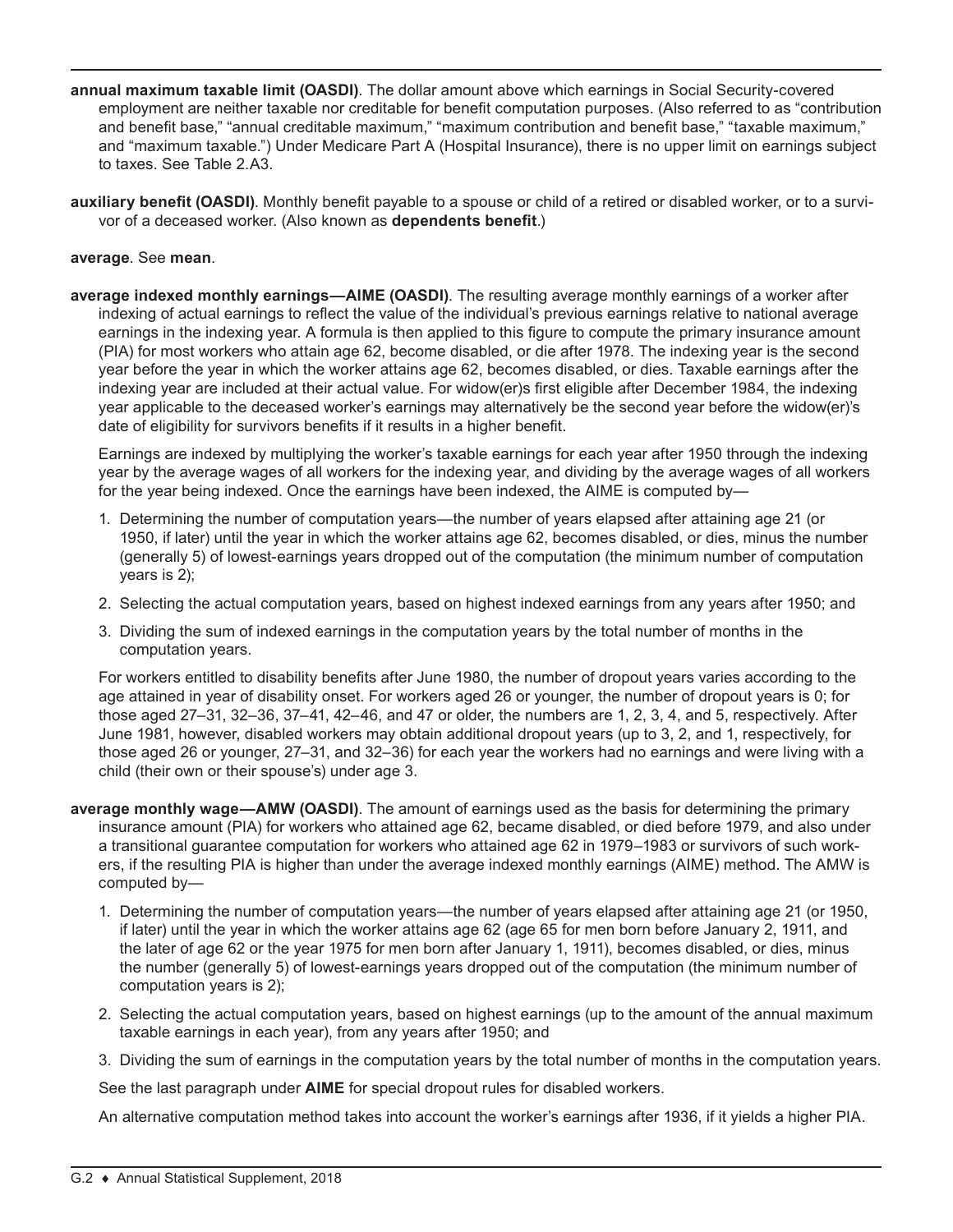- **award (OASDI)**. A determination that an individual is entitled to a specified type of benefit. An award action is processed adding the individual to the Social Security benefit rolls maintained for that type of benefit and is counted as an award in a particular month. Award actions are processed not only for new beneficiaries but also for persons already on the rolls whose benefits in one category are terminated but who become entitled to another type of benefit. These actions are called conversions. When a disabled worker attains the full retirement age, the worker benefit and the benefits of spouses and children are converted to the retirement category. Upon the death of a disabled worker, benefits for children are converted to the survivor child category and benefits for spouses caring for these children are converted to widowed mothers and fathers benefits. Benefits for spouses of retired and disabled workers entitled because of age are converted to nondisabled widows and widowers benefits upon the death of the worker. The above conversions are counted in the award data.
- **base years (OASDI)**. For computing Social Security benefits, the years after 1950 up to the year a person is entitled to retirement or disability benefits. For a survivor's claim, the base years include the year of the worker's death.
- **bend points (OASDI)**. The dollar amounts defining the average indexed monthly earnings or primary insurance amount brackets in the benefit formulas. See Tables 2.A11 and 2.A13.
- **beneficiary (OASDI)**. A person who has been awarded benefits on the basis of his or her own or another's earnings record. The benefits may be either in current-payment status or withheld.

#### **benefit reduction (OASDI)**. See **actuarial reduction**.

#### **benefit termination (OASDI)**. See **termination**.

**benefits in force (OASDI)**. The sum of the number of persons with benefits in current-payment status and persons with benefits withheld.

#### **benefits withheld (OASDI)**. See **withholding**.

- **blind (OASDI and SSI)**. "Blindness" for Social Security purposes means either central visual acuity of 20/200 or less in the better eye with the use of a correcting lens, or a limitation in the fields of vision so that the widest diameter of the visual field subtends an angle of 20 degrees or less (tunnel vision).
- **child (SSI)**. An unmarried blind or disabled person who is not the head of a household and who is either under age 18 or aged 18–21 and regularly attending school.

#### **childhood disability benefit (OASDI)**. See **disabled child's benefit**.

- **child's benefit (OASDI)**. Monthly benefits payable to children of a retired or disabled worker or of a deceased worker who died either fully or currently insured. Benefits are payable to unmarried children under age 18 (up to age 19 if a full-time student attending elementary or secondary school) and to disabled children aged 18 or older who became disabled before age 22. Under certain circumstances, benefits can be paid to stepchildren, grandchildren, or adopted children. Benefits for disabled children may continue if they marry certain other Social Security beneficiaries.
- **claimant (OASDI and SSI)**. The person on whose behalf an application for benefits is filed.
- **computation starting date (OASDI)**. December 31 of either 1936 or 1950. Taxable earnings after the applicable starting date are counted in computing average monthly earnings (only starting date of December 31, 1950 is applicable in computing average indexed monthly earnings).
- **Consumer Price Index—CPI**. A relative measure of inflation computed by the U.S. Department of Labor. The CPI charts the rise in costs for selected goods and services and is used to compute cost-of-living increases. In this report, references to the CPI relate to the CPI for Urban Wage Earners and Clerical Workers (CPI-W), unless otherwise noted.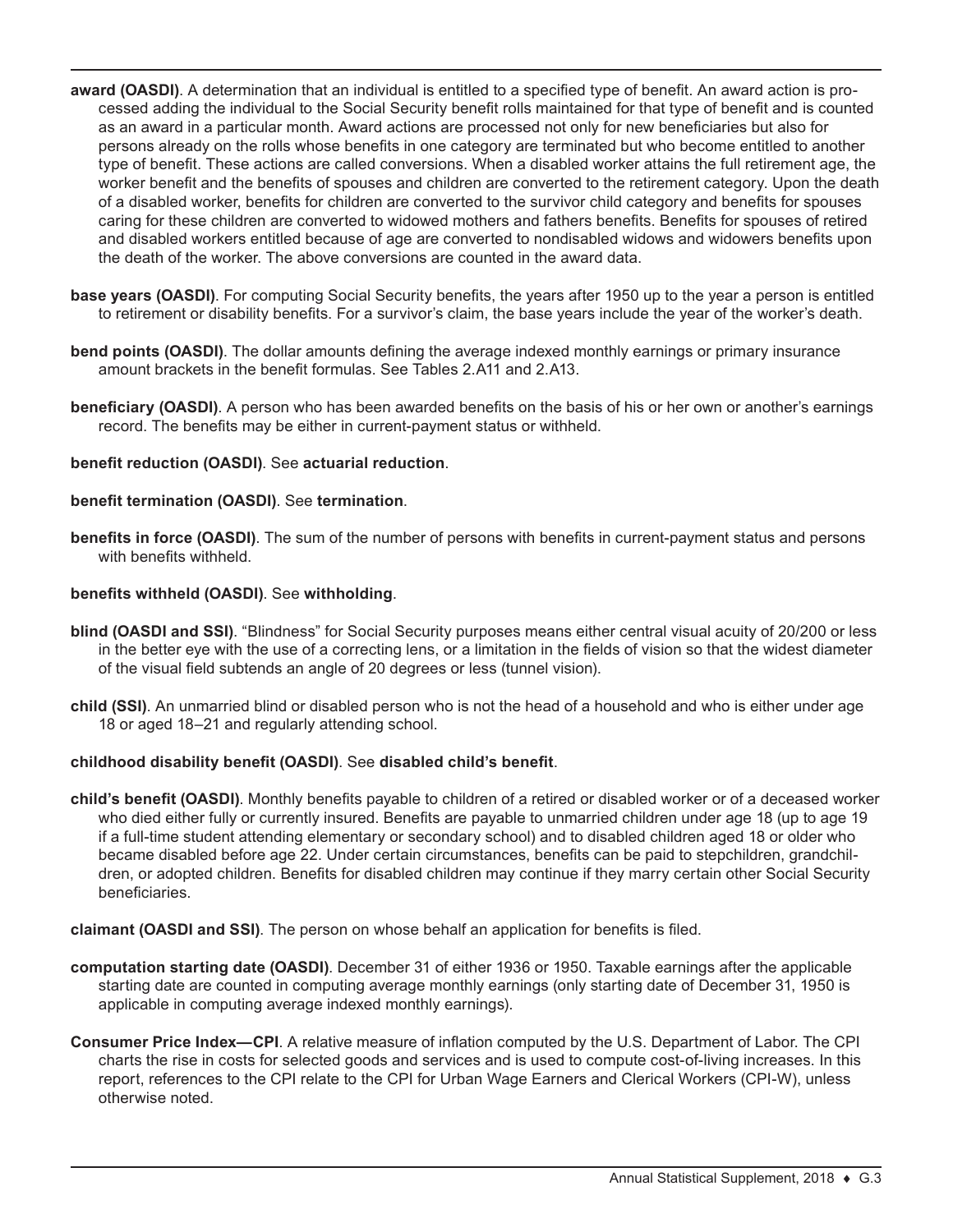- **continuing disability review (DI and SSI)**. A periodic review to determine if a disabled individual is still medically eligible to receive benefits.
- **contributions (OASDI)**. The amount based on a percentage of earnings, up to an annual maximum, that must be paid by—
	- 1. Employers and employees on wages from employment under FICA (Federal Insurance Contributions Act),
	- 2. The self-employed on net earnings from self-employment under SECA (Self-Employment Contributions Act), and
	- 3. States on the wages of state and local government employees covered under the Social Security Act through voluntary agreements under section 218 of the Act.

Generally, employers withhold contributions from wages, add an equal amount of contributions, and pay both on a current basis. Also referred to as "taxes." See Table 2.A3.

## **conversion of benefits (OASDI)**. See **award (OASDI)**.

**cost-of-living adjustment—COLA**. Social Security benefits and Supplemental Security Income payments are increased each year to keep pace with increases in the cost of living (inflation). The Consumer Price Index is used to compute COLA increases.

**couple (SSI)**. See **eligible couple**.

**covered earnings (OASDI)**. Earnings in employment covered by the OASDI programs.

**covered employment (OASDI)**. All employment and self-employment creditable for Social Security purposes.

- **covered worker (OASDI)**. A person who has earnings creditable for Social Security purposes on the basis of services for wages in covered employment or on the basis of income from self-employment.
- **current-payment status (OASDI)**. Status of a beneficiary who is paid a benefit for a given month, with or without deductions, provided the deductions add to less than a full month's benefit. The amount shown is prior to deduction for the Medicare Part B (Supplementary Medical Insurance) premium. A benefit in current-payment status at the end of a month is usually payable in the following month.
- **deeming (SSI)**. Accounting for the income and resources of certain persons who live with an SSI recipient when determining the payment amount. These persons include the ineligible spouses of adult recipients, the ineligible parents of child recipients under age 18, and the immigration sponsor for certain noncitizens.
- **delayed retirement credit (OASDI)**. A credit that increases the benefit amount for certain individuals who did not receive benefits for months after attainment of the full retirement age but before age 70. Delayed retirement credit increases are applicable for benefits beginning January of the year following the year the individual attains full retirement age.

Each monthly credit serves as a basis for increasing the monthly benefit (unless the benefit is based on a special minimum primary insurance amount [PIA]) by specified percentages that depend on the year the worker attains age 62. The monthly credit was  $\frac{1}{12}$  of 1 percent for workers who attained age 62 before 1979 and  $\frac{1}{4}$  of 1 percent for workers who attained age 62 from 1979 through 1986. The corresponding monthly credits for workers who attain age 62 after 1986 are shown in Table 2.A20. The increase is applicable to the worker's monthly benefit amount but not to his or her PIA, therefore, auxiliary benefits are generally not affected. However, a widow(er)'s benefit may be increased based on the credit that had been applied to the benefit of the deceased worker or for which the worker was eligible at the time of death.

**dependents benefit (OASDI)**. Monthly benefit payable to a spouse or child of a retired or disabled worker.

**direct deposit (OASDI and SSI)**. A method of payment whereby beneficiaries have their monthly benefits sent electronically to financial institutions they designate. Also referred to as electronic funds transfer (EFT).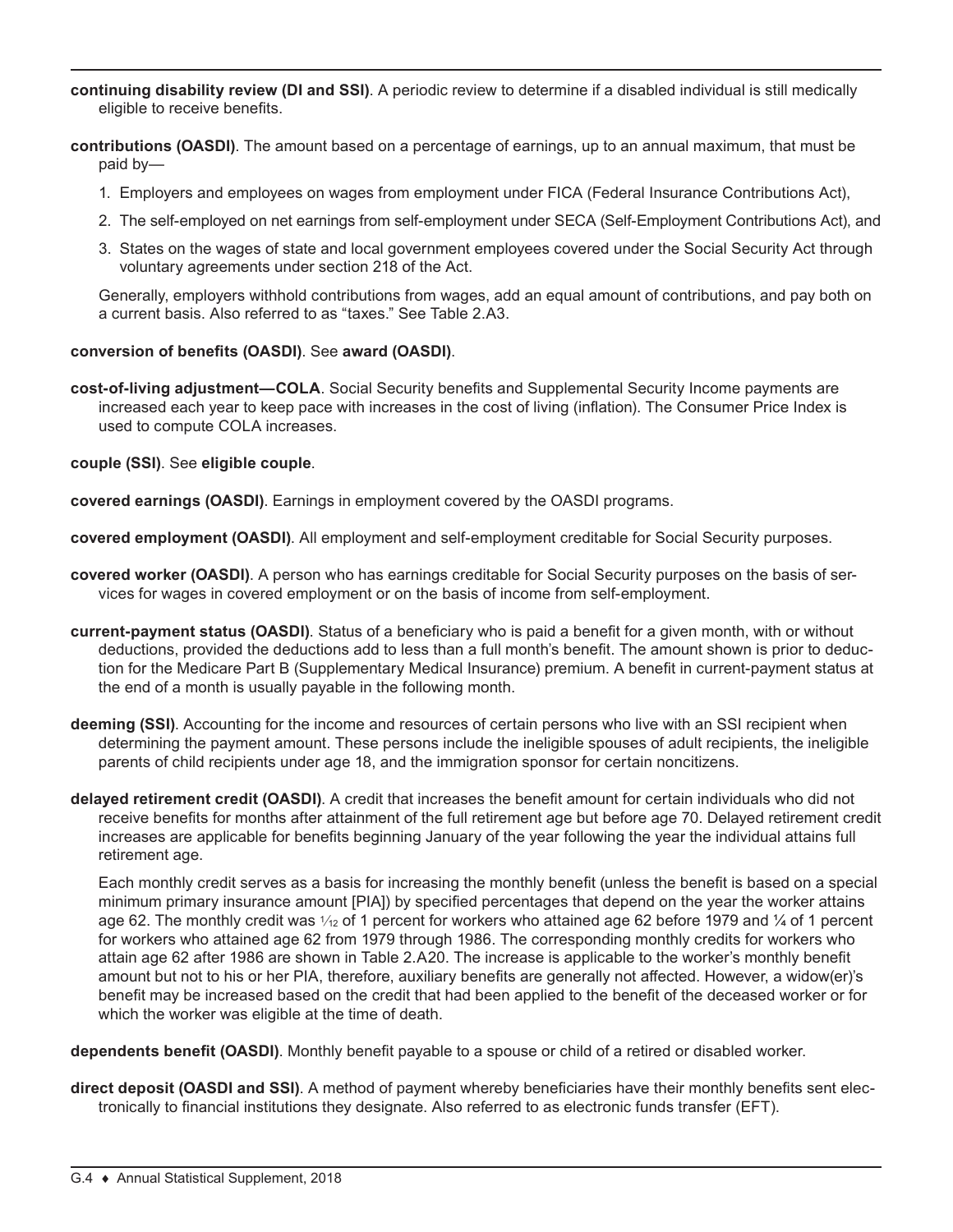**disability (DI)**. The inability to engage in substantial gainful activity (SGA) by reason of any medically determinable physical or mental impairment that can be expected to result in death or can be expected to last for a continuous period of not less than 12 months. Special rules apply for workers aged 55 or older whose disability is based on blindness.

The law generally requires that a person be disabled continuously for 5 full months before he or she can qualify for a disabled-worker benefit.

**disability (SSI)**. The inability to engage in substantial gainful activity (SGA) by reason of any medically determinable physical or mental impairment that can be expected to result in death or can be expected to last for a continuous period of not less than 12 months. This 12-month requirement does not apply to the blind.

The SGA criterion does not apply to children under age 18. The standard for them is a medically determinable physical or mental impairment which results in marked and severe functional limitations.

- **disabled child's benefit (OASDI)**. A monthly benefit payable to a disabled person aged 18 or older—a child or stepchild or eligible grandchild of retired, deceased, or disabled worker—whose disability began before age 22. (Also referred to as "disabled adult child.")
- **disabled surviving divorced husband's benefit (OASDI)**. See **widow(er)'s benefit**.

## **disabled surviving divorced wife's benefit (OASDI)**. See **widow(er)'s benefit**.

## **disabled widow(er)'s benefit (OASDI)**. See **widow(er)'s benefit**.

**disabled-worker benefit (DI)**. A monthly benefit payable to a disabled worker under full retirement age insured for disability. Before November 1960, disability benefits were limited to disabled workers aged 50–64.

## **divorced husband's benefit (OASDI)**. See **husband's benefit**.

## **divorced wife's benefit (OASDI)**. See **wife's benefit**.

- **dropout years (OASDI)**. Years dropped out of the computation period in determining average indexed monthly earnings (AIME). Dropout years are those with the lowest earnings during the worker's lifetime. The number of years dropped out of the computation period is generally the maximum of 5, but can vary, depending primarily on the worker's age at death or disability onset. Other factors may apply. See **average indexed monthly earnings—AIME**.
- **drug addiction and alcoholism (OASDI and SSI)**. Legislation enacted in 1996 eliminated drug addiction and alcoholism as a basis for entitlement to Social Security and SSI disability benefits, effective January 1, 1997. Individuals for whom drugs and/or alcohol is deemed a contributing factor material to the determination of disability cannot be entitled to disability benefits.
- **dual entitlement (OASDI)**. Entitlement to a worker (primary) benefit and a higher secondary benefit, usually a spouse's or widow(er)'s benefit. The primary benefit is paid in full but the secondary benefit is paid only in the amount by which it exceeds the primary benefit. If the two benefits are financed from the same trust fund, the beneficiary is usually represented only once in the statistics, as a retired-worker or a disabled-worker beneficiary, and the benefit amount recorded is the larger amount associated with the auxiliary benefit. If the benefits are paid from different trust funds the beneficiary is represented twice, and the respective benefit amounts are recorded for each type of benefit.

#### **early retirement (OASDI)**. Retirement prior to the full retirement age.

- **earnings (OASDI)**. All wages from employment and net earnings from self-employment, whether or not taxable or covered.
- **earnings test (OASDI)**. The provision requiring the withholding of benefits if nondisabled beneficiaries under full retirement age have earnings in excess of certain exempt amounts. See Table 2.A29.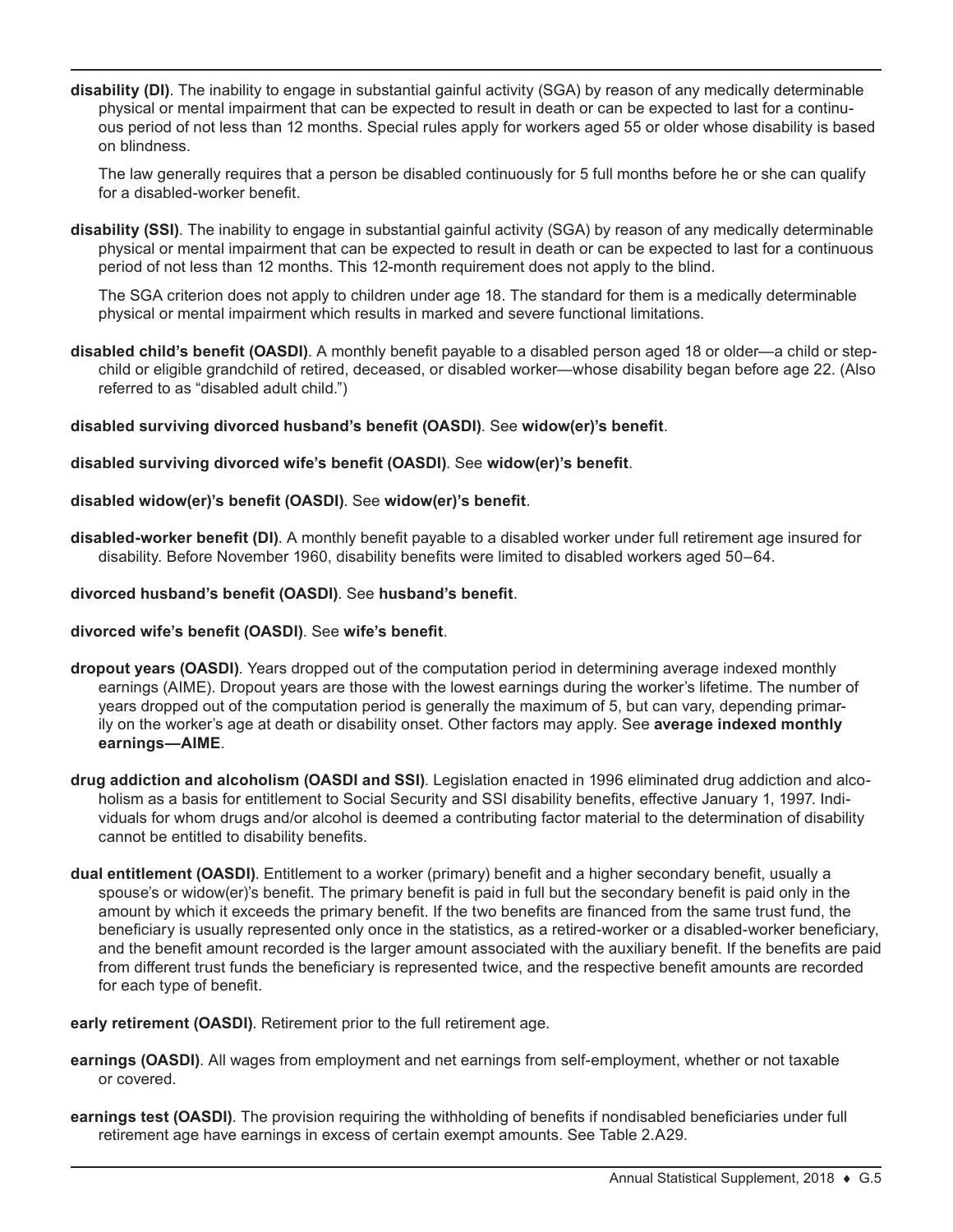**eligible couple (SSI)**. Two persons living together as married, both of whom are eligible for SSI.

**eligible individual (SSI)**. An aged, blind, or disabled person eligible for SSI.

- **eligible worker (OASDI)**. For retirement benefits, an individual who meets the insured status and age requirements for benefits whether or not he or she has filed an application; for Disability Insurance benefits, an individual who meets the insured status requirements and has established a period of disability.
- **emergency advance payments (SSI)**. Payments available at initial application for individuals who need cash assistance before their first Supplemental Security Income payment arrives. This advance is withheld from the first check.
- **entitlement (OASDI)**. The state of meeting the applicable requirements for receipt of benefits, including the filing of an application. Entitlement can be retroactive and thus precede the date of award. The retroactive period can be 12 months for disabled workers, their spouses and children, and disabled widow(er)s. The maximum retroactive period for other types of benefits is 6 months. Retroactive benefits for months before full retirement age are not payable to a retired worker, a spouse, or a widow(er) if a permanent reduction of the monthly benefit amount would result. However, persons filing for a widow(er)'s benefit in the month immediately following the month of the worker's death may elect a 1-month retroactivity, even if reduced benefits would result. A person can be entitled to more than one benefit simultaneously. See **dual entitlement**.
- **expedited appeals process (OASDI and SSI)**. This permits an individual to go directly to a federal district court after review of the initial determination without first completing the administrative review process, if the only dispute is whether an applicable provision of the Social Security Act is constitutional. See **administrative review process**.
- **family benefit (OASDI)**. The sum of the individual monthly benefits payable to all the beneficiaries entitled on the basis of a single earnings record. See **maximum family benefit**.
- **family classification (OASDI)**. As used in statistical tables, the number and types of beneficiaries entitled to benefits on a single earnings record. Since the family classification is determined by the types of beneficiaries entitled, it can differ from actual family status. For example, a married couple is classified as a worker-and-spouse family if both persons are entitled on the earnings record of one of them. If both persons were entitled on their own earnings record they would be designated as two worker-only families.
- **father's benefit (OASDI)**. A monthly benefit payable to a widower or surviving divorced father if (1) the deceased worker on whose account the benefit is paid was either fully or currently insured at the time of death and (2) an entitled child of the worker in his care is under age 16 or is disabled.
- **federal benefit rates (SSI)**. The basic benefit standards used in computing the amount of federal SSI payments. Benefit levels differ for individuals and couples living in households and for persons in Medicaid institutions. Individuals or couples living in their own households receive the full federal benefit. The federal benefit is reduced by one-third if an individual or couple is living in another person's household and receiving support and maintenance there. The federal benefit rates are increased annually to reflect increases in the cost of living.
- **federal court review (OASDI and SSI)**. When an individual disagrees with SSA's final decision he or she may request judicial review by filing a civil action in a federal district court. See **administrative review process**.
- **federally administered payments (SSI)**. Federal SSI payments and state supplementation payments issued by the Social Security Administration on behalf of the states.
- **federally administered state supplementation (SSI)**. Cash payments provided by a state and issued by the Social Security Administration, which is also responsible for the maintenance of payment records. See **state supplementation**.
- **Food Stamp Program**. The former name of the Supplemental Nutrition Assistance Program.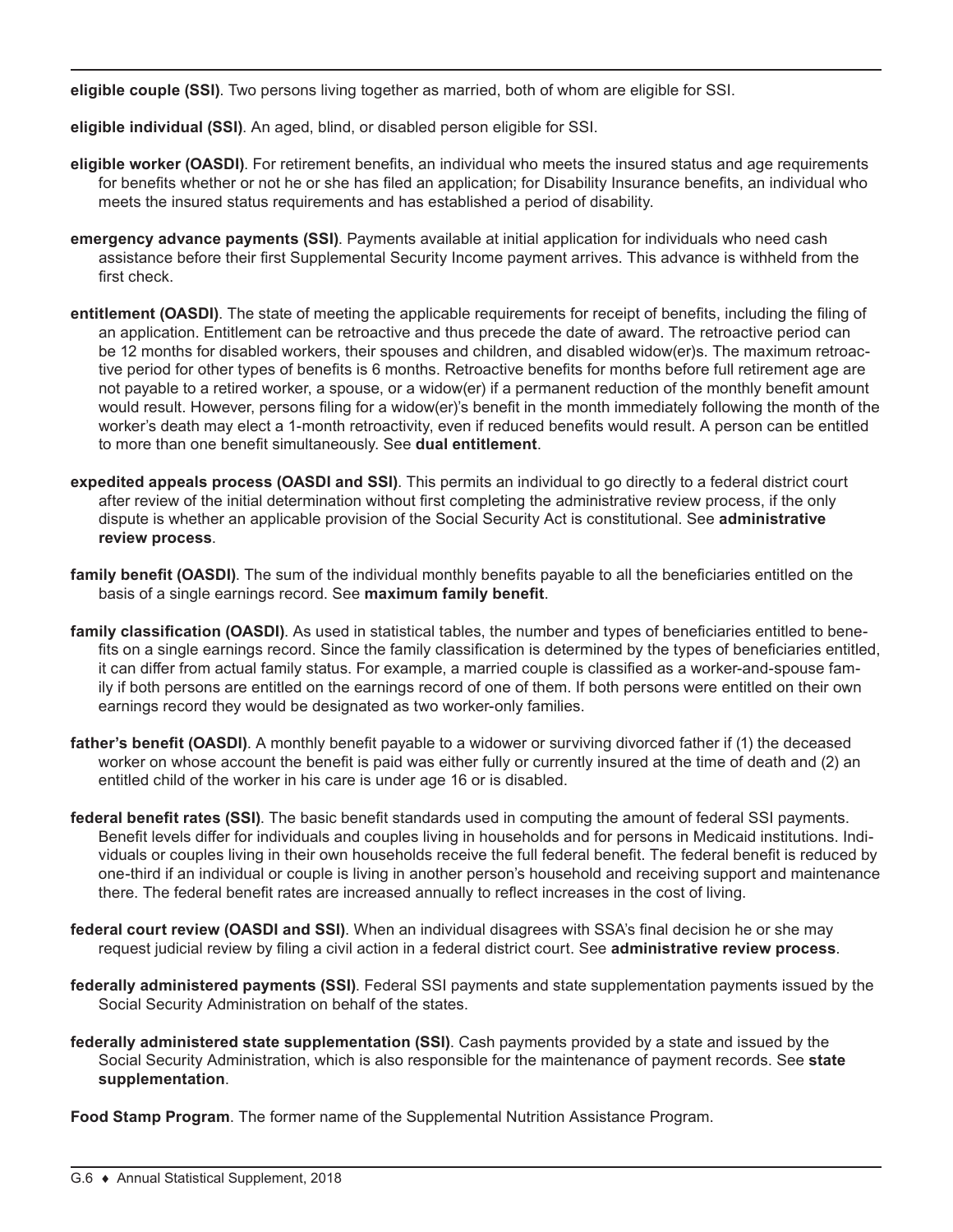- **full retirement age—FRA (OASI)**. The age at which a person may first become entitled to unreduced retirement benefits. For persons attaining age 62 before 2000, the full retirement age is 65. Beginning with an increase to 65 years and 2 months for persons reaching age 65 in 2003, FRA rises in increments to 67 for persons reaching that age in 2027 or later. The higher full retirement age affects the benefit amount if a person chooses to receive benefits before attaining the FRA. See Table 2.A17.1.
- **government pension offset (OASDI)**. A law that affects spouse's or widow(er)'s benefits. Benefits are subject to reduction by any government pensions payable to the spouse on the basis of his or her own earnings in noncovered employment. The offset reduces the Social Security benefit amount by two-thirds of the amount of the government pension.

For more information, see "Government Pension Offset" in the section Social Security (Old-Age, Survivors, and Disability Insurance).

- **gross domestic product—GDP**. The total dollar value of all goods and services produced by labor and property located in the United States, regardless of who supplies the labor or property.
- **husband's benefit (OASDI)**. Monthly benefit payable to a husband or a divorced husband (aged 62 or older) of a retired or disabled worker. See **spouse's benefit**.
- **institutionalization (SSI)**. Living arrangements for persons in public or private institutions when more than 50 percent of the cost of their care is met by the Medicaid program.
- **insured status (OASDI)**. The state of having sufficient quarters of coverage to meet the eligibility requirements for retired-worker or disabled-worker benefits or to permit the worker's spouse and children or survivors to establish eligibility for benefits in the event of his or her disability, retirement, or death. For qualifications, see "Insured Status" in the section Social Security (Old-Age, Survivors, and Disability Insurance).
- **interim assistance (SSI)**. Payments made by a state or local government to Supplemental Security Income applicants while their claims are being adjudicated. Reimbursement is deducted from the first SSI payment.
- **life expectancy**. The average number of years of life remaining at each tabulated birthday. See **life table (period)**.
- **life table (period)**. A period life table represents the mortality experience of an entire population during a relatively short period of time, usually 1–3 years. Such tables are useful for analyzing changes in the mortality experienced by a population through time. The table refers to a cohort of 100,000 people with the same birthday who experience the rate of mortality, or probability of death within 1 year, shown in the table, throughout their lives.
- **limitation of widow(er)'s benefit (OASDI)**. The reduction of the widow(er)'s benefit due to the early retirement of the deceased spouse. The benefit for a nondisabled widow(er) is limited to the larger of 82½ percent of the deceased spouse's primary insurance amount, or the amount to which the deceased spouse would have been entitled if he or she were still alive. Thus, receipt of benefits by a worker before the full retirement age will result in a reduction of benefits for a widow(er), even if the widow(er) became entitled after his or her own full retirement age. Tables showing data on reduction for early retirement for nondisabled widow(er)s do not include those with limited benefits unless they became entitled before their own full retirement age. See **widow(er)'s benefit**.
- **lump sum death benefit (OASDI)**. A one-time payment, generally \$255, payable upon the death of a fully or currently insured worker. The lump sum is payable to the surviving spouse of the worker, under most circumstances. If there is no spouse, the lump sum is payable to the worker's entitled children.
- **mandatory minimum state supplementation (SSI)**. Required by federal law for individuals converted to the Supplemental Security Income program from state assistance programs for the aged, blind, or disabled. This provision insures that monthly income will not be less than the amount received under the former state programs.
- **maximum family benefit (OASDI)**. The maximum monthly amount that can be paid on a worker's earnings record. Whenever the total of the individual monthly benefits payable to all the beneficiaries entitled on one earnings record exceeds the maximum, each dependent's or survivor's benefit is proportionately reduced to bring the total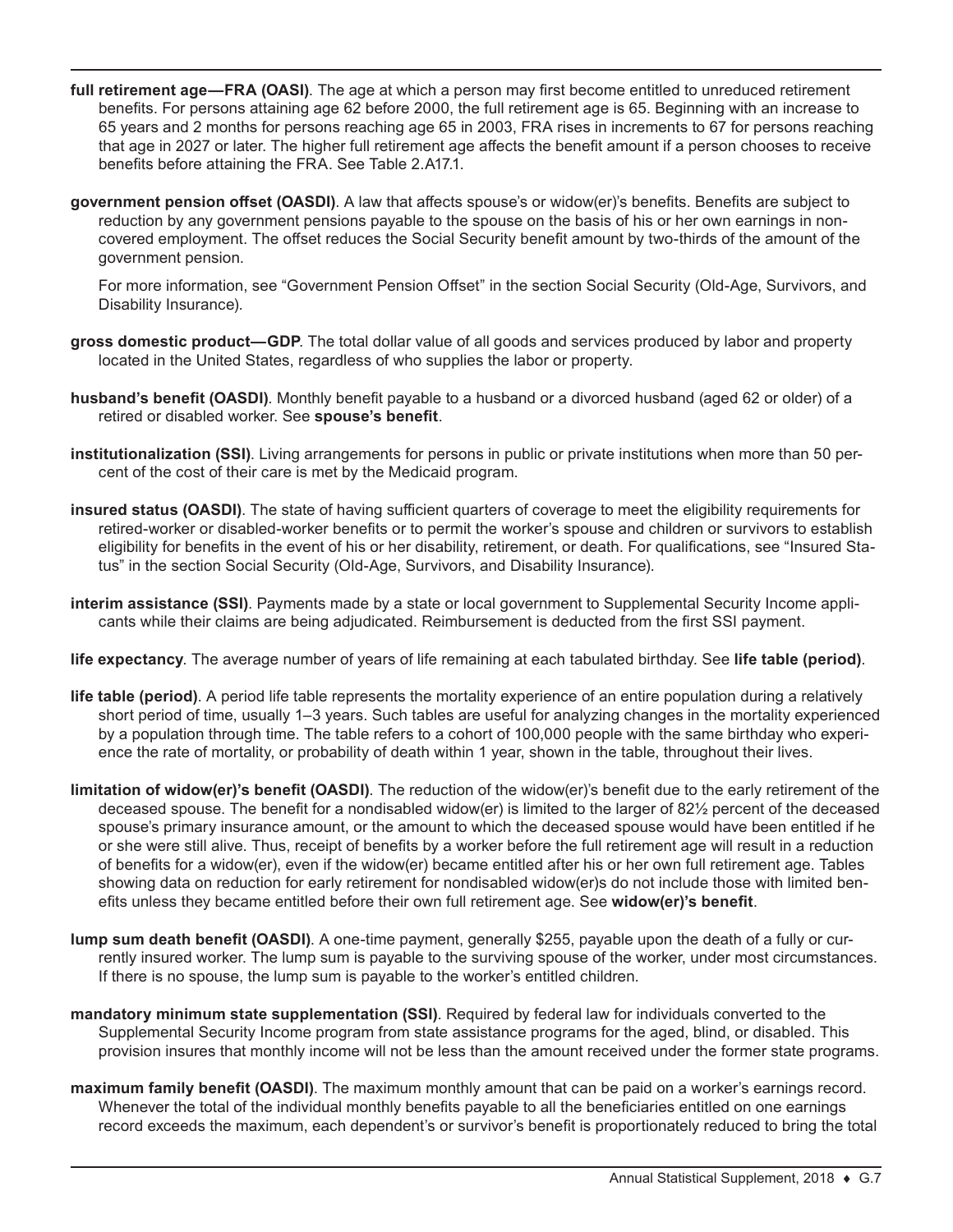within the maximum. Benefits payable to divorced spouses or surviving divorced spouses are not reduced under the family maximum provision. Tables 2.A13, 2.A14, and 2.A17 give the formulas for computing the maximum family benefit.

## **maximum taxable (OASDI)**. See **annual maximum taxable limit**.

- **mean**. The arithmetic mean is calculated by dividing the sum of all of the values of a variable by the number of cases. The term "average" used in this publication refers to the arithmetic mean. See also **median**.
- **median**. The median is a measure of central value which identifies that value that divides a distribution in half such that an equal number of cases fall below it as there are above it. See also **mean**.
- **Medicaid**. A federal-state program that provides medical assistance for certain individuals and families with low incomes and limited resources.
- **Medicare**. A federally administered health insurance program that covers the cost of hospitalization, medical care, and some related services for most persons aged 65 or older. Also covers persons receiving Social Security Disability Insurance payments for 2 years, and persons with end stage renal disease. Medicare consists of four separate but coordinated programs—Part A (Hospital Insurance), Part B (Supplementary Medical Insurance), Part C (Medicare Advantage) and Part D (Prescription Drug Coverage).
- **military wage credits (OASDI)**. Credits recognizing that military personnel receive wages in kind (such as food and shelter) in addition to their basic pay and other cash payments. Noncontributory wage credits of \$160 are provided for each month of active military service from September 16, 1940, through December 31, 1956. For years after 1956, the basic pay of military personnel is covered under the Social Security program on a contributory basis. See Table 2.A2 for amounts of noncontributory wage credits for 1957–2001. Noncontributory wage credits were eliminated for all years after 2001.
- **minimum benefit (OASDI)**. The lowest benefit (before actuarial reduction) payable to a retired worker, a disabled worker, or a sole survivor of a deceased worker. The minimum benefit was eliminated for most workers who attain age 62, become disabled, or die after 1981.
- **monthly benefit (OASDI)**. The amount payable after reduction, if necessary, for age, family maximum, and other reasons but before any deduction for Supplementary Medical Insurance (SMI) premiums. Effective June 1982, the final benefit payment is rounded to the next lowest \$1 (if not already a multiple of \$1) after reduction for age, family maximum, and other reasons and after any deduction for SMI premiums. The tables in this publication reflect the monthly benefit credited (MBC) which is calculated as follows:
	- 1. Subtract the SMI premium from the monthly benefit amount;
	- 2. Round the above result down to the nearest whole dollar; and
	- 3. Add back the SMI premium to the rounded result from 2 above.

For example, if a monthly benefit amount is \$968.20, and an SMI premium of \$134.00 is deducted, the MBC is \$968.00 (calculated as follows: \$968.20 *−* \$134.00 = \$834.20 rounded down to \$834.00 + \$134.00 = \$968.00).

**mother's benefit (OASDI)**. A monthly benefit payable to a widow or surviving divorced mother if (1) the deceased worker on whose account the benefit is paid was either fully or currently insured at the time of his death and (2) the entitled child of the worker is in her care and is under age 16 or disabled.

## **nondisabled widow(er)'s benefit (OASDI)**. See **widow(er)'s benefit**.

- **nonpayment status (OASDI)**. See **withholding**.
- **normal retirement age (OASI)**. See **full retirement age**.
- **old-age benefit (OASI)**. See **retired-worker benefit**.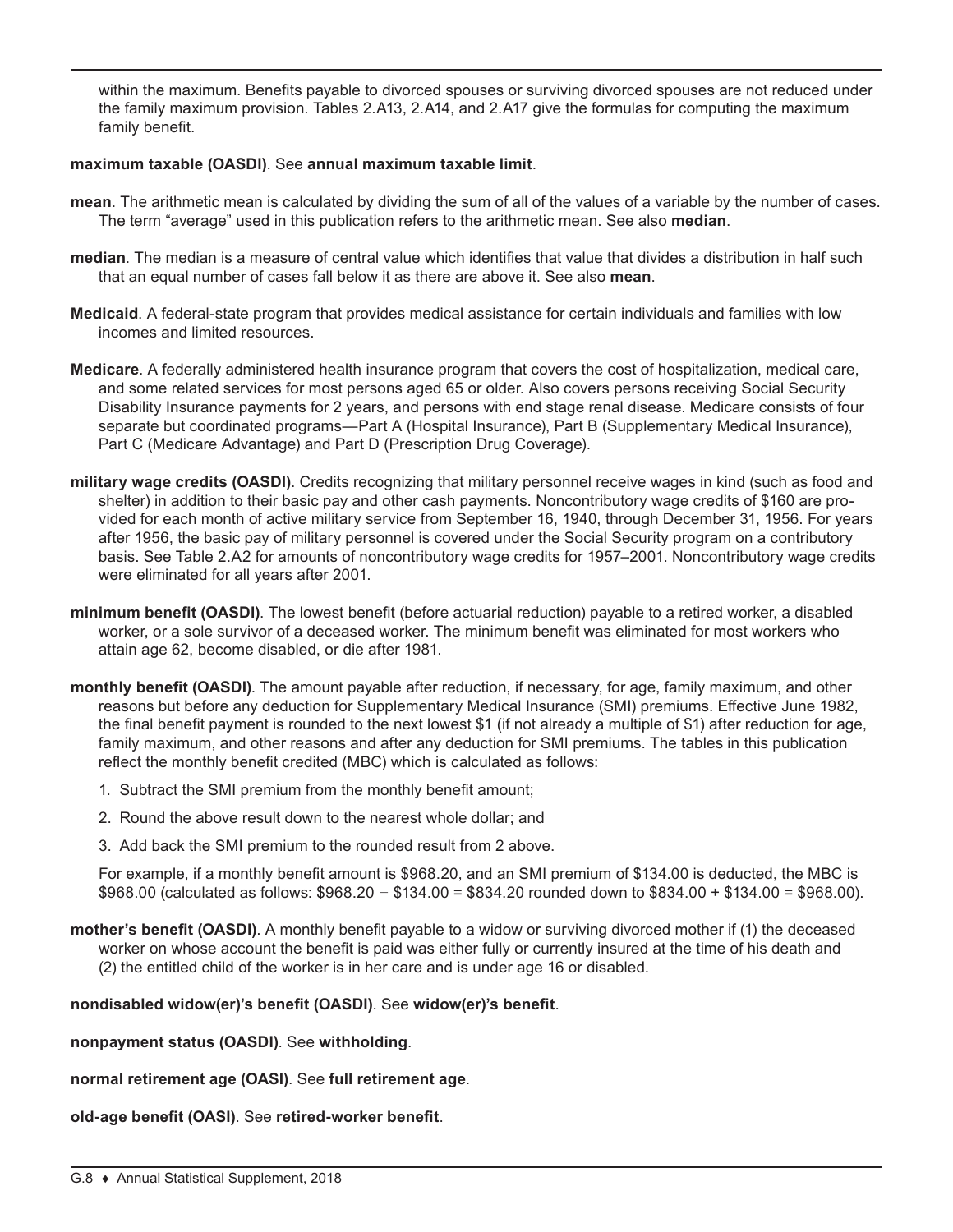**Old-Age, Survivors, and Disability Insurance—OASDI**. The Social Security programs that pay monthly cash benefits to:

- 1. Retired-worker (old-age) beneficiaries and their spouses and children as well as to survivors of deceased insured workers (OASI), and
- 2. Disabled-worker beneficiaries and their spouses and children (DI). Rehabilitation services are also provided for disabled beneficiaries.
- **optional state supplementation (SSI)**. May be provided by states to bring the combined Supplemental Security Income and state payment to an amount more nearly commensurate with their costs of living than is the SSI payment alone.
- **own household (SSI)**. A definition used to determine the federal benefit rates. Applies to adults who either own their living quarters, are liable for the rent, pay their pro rata shares of household expenses, are living in households composed only of recipients of public income-maintenance payments, or are placed by agencies in private households; and to children living in their parent's household. See **federal benefit rates**.
- **parent's benefit (OASDI)**. Monthly benefit payable to a dependent parent, aged 62 or older, of a deceased fully insured worker.
- **payment status (OASDI)**. The state or condition of a benefit with respect to actual receipt by the beneficiary—that is, whether the benefit is in current-payment status or withheld.
- **presumptive disability or blindness (SSI)**. For certain diagnoses, where there is high probability of a favorable medical determination of disability or blindness, payments may be made for up to 6 months before the formal determination if the applicant meets the other eligibility qualifications.
- **primary insurance amount—PIA (OASDI)**. The primary insurance amount is related to a worker's average monthly wage or average indexed monthly earnings. The PIA is used to compute all types of benefits payable on the basis of an individual's earnings record. Retired workers electing benefits at the full retirement age and disabled workers who did not receive a retirement benefit reduced for age receive a benefit equal to the PIA. Dependents and survivors of workers receive specified percentages of the PIA subject to the family maximum and entitlement before the full retirement age.
- **primary insurance amount formula (OASDI)**. The mathematical formula relating the primary insurance amount (PIA) to the average indexed monthly earnings (AIME) for workers who attain age 62, become disabled, or die after 1978. The PIA is equal to the sum of 90 percent of AIME up to the first bend point, plus 32 percent of AIME above the first bend point up to the second bend point, plus 15 percent of AIME in excess of the second bend point. Automatic benefit increases are applied beginning with the year of eligibility.

#### **Prouty benefit (OASI)**. See **special age-72 benefit**.

- **quarters of coverage (OASDI)**. The crediting of coverage needed for insured status. A worker receives 1 quarter of coverage (up to a total of 4) for a designated amount of annual earnings reported from employment or selfemployment. This dollar amount is subject to annual automatic increases in proportion to increases in average earnings. For amounts in years 1939 to present, see Table 2.A7. No more than 4 quarters of coverage may be credited for any calendar year, and no quarter of coverage is credited after the quarter in which death occurred or for a quarter entirely included in a period of disability.
- **Railroad Retirement**. A federal insurance program designed for workers in the railroad industry. The Railroad Retirement Act provides for a system of coordination and financial interchange between the Railroad Retirement program and the Social Security program.
- **redetermination (SSI)**. The periodic review of eligibility for each Supplemental Security Income recipient to ensure that eligibility continues and that payments are in the proper amount.

#### **reduction for early retirement (OASDI)**. See **actuarial reduction**.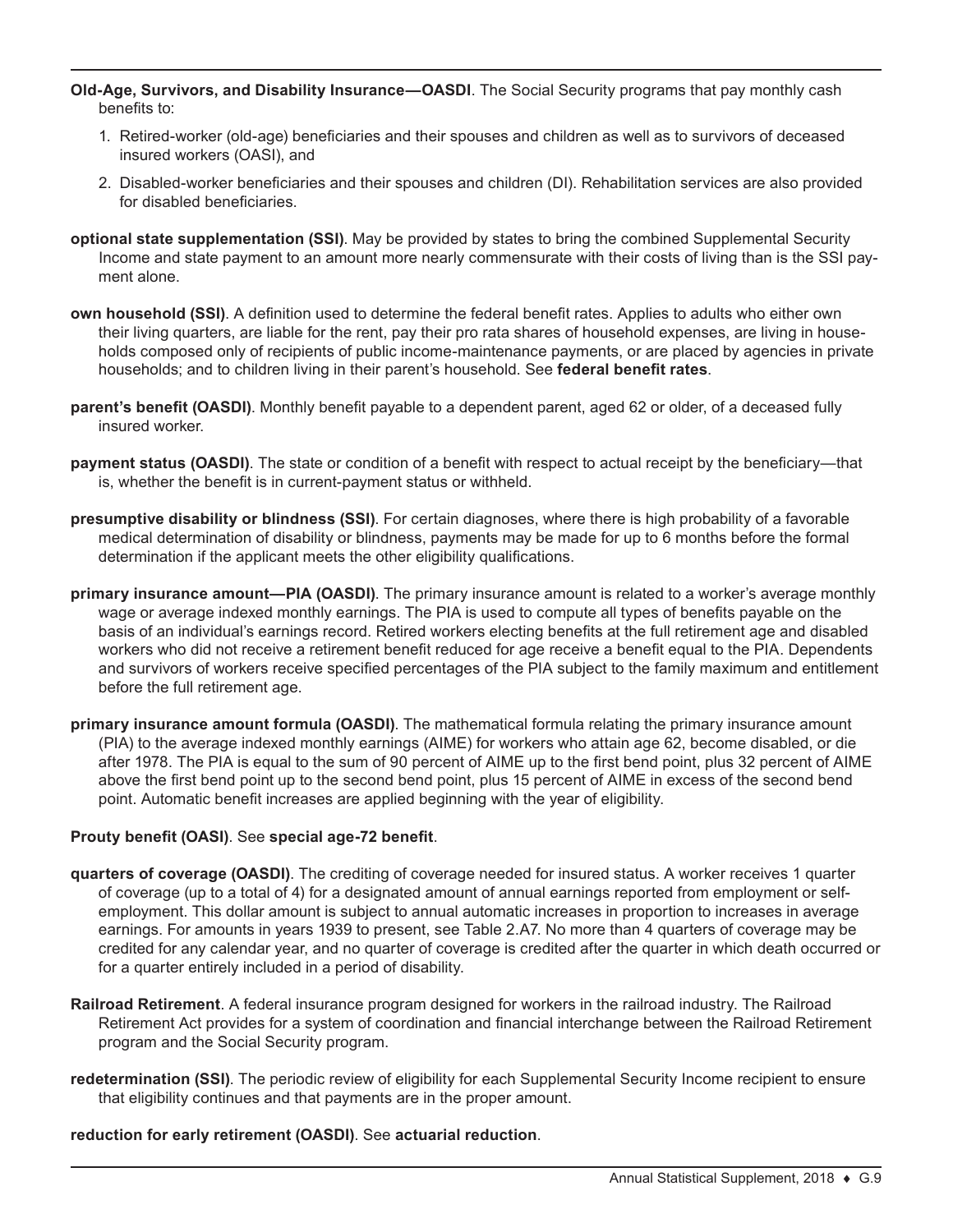- **representative payee (OASDI and SSI)**. A person designated by the Social Security Administration to receive monthly benefits on behalf of a beneficiary when such action appears to be in the beneficiary's best interest. A representative payee is appointed for an adult beneficiary when the beneficiary is physically or mentally incapable of managing his or her own funds. In addition, a payee is usually appointed to receive benefits on behalf of a child under age 18.
- **retired-worker (old-age) benefit (OASI)**. Monthly benefit payable to a fully insured retired worker aged 62 or older, or to a person entitled under the transitionally insured status provision in the law. Retired-worker benefit data do not include special age-72 benefits, unless indicated.
- **retirement age (OASI)**. The age at which an individual establishes entitlement to retirement benefits. See **full retirement age**.

## **retirement earnings test (OASDI)**. See **earnings test**.

- **secondary benefit (OASDI)**. Monthly benefit payable to a spouse or child of a retired or disabled worker, or to a survivor of a deceased worker.
- **Section 1619(a) (SSI)**. See **special cash payments**.
- **Section 1619(b) (SSI)**. See **special recipient status**.
- **self-employed (OASDI)**. One who derives income from the operation of a partnership or nonincorporated trade or business.
- **Social Security number (OASDI)**. A nine-digit number used to identify the record of earnings an individual has in employment or self-employment covered by Social Security (and Medicare).
- **Social Security Act**. Public Law 74-271, enacted August 14, 1935, with subsequent amendments. The Social Security Act consists of 21 titles, of which three have been repealed.
- **special age-72 benefit (OASI)**. Monthly benefit payable to men who attained age 72 before 1972 and to women who attained age 72 before 1970 and who did not have sufficient quarters of coverage to qualify for a retired-worker benefit under either the fully or the transitionally insured status provisions. (Also known as **Prouty benefits**.)
- **special cash payments (SSI)**. Continuing cash benefits for disabled individuals whose gross earned income is at the amount designated as the substantial gainful activity level. The person must continue to be disabled and meet all other eligibility rules.
- **special minimum PIA (OASDI)**. An alternative primary insurance amount (PIA) based on the worker's length (years) of covered employment. It is designed to help those who worked in covered employment for many years but had low earnings. See Table 2.A12b for computation of the special minimum PIA.
- **special recipient status (SSI)**. For Medicaid purposes, provides special status to working disabled or blind individuals when their earnings make them ineligible for cash payments.
- **spouse's benefit (OASDI)**. Monthly benefit payable to a spouse or a divorced spouse of a retired or disabled worker under one of the following conditions:
	- 1. The spouse is aged 62 or older or has an entitled child of the worker in his or her care who is under age 16 or is disabled; or
	- 2. The divorced spouse is aged 62 or older and was married to the worker for 10 years before the divorce became final. Effective with benefits payable after December 1984, a divorced spouse of an eligible worker can be entitled to benefits if he or she meets the requirements for entitlement and has been divorced for at least 2 years, regardless of whether the worker has filed for benefits or has benefits withheld due to the earnings test. Effective with benefits payable beginning January 1991, the 2-year period is waived if the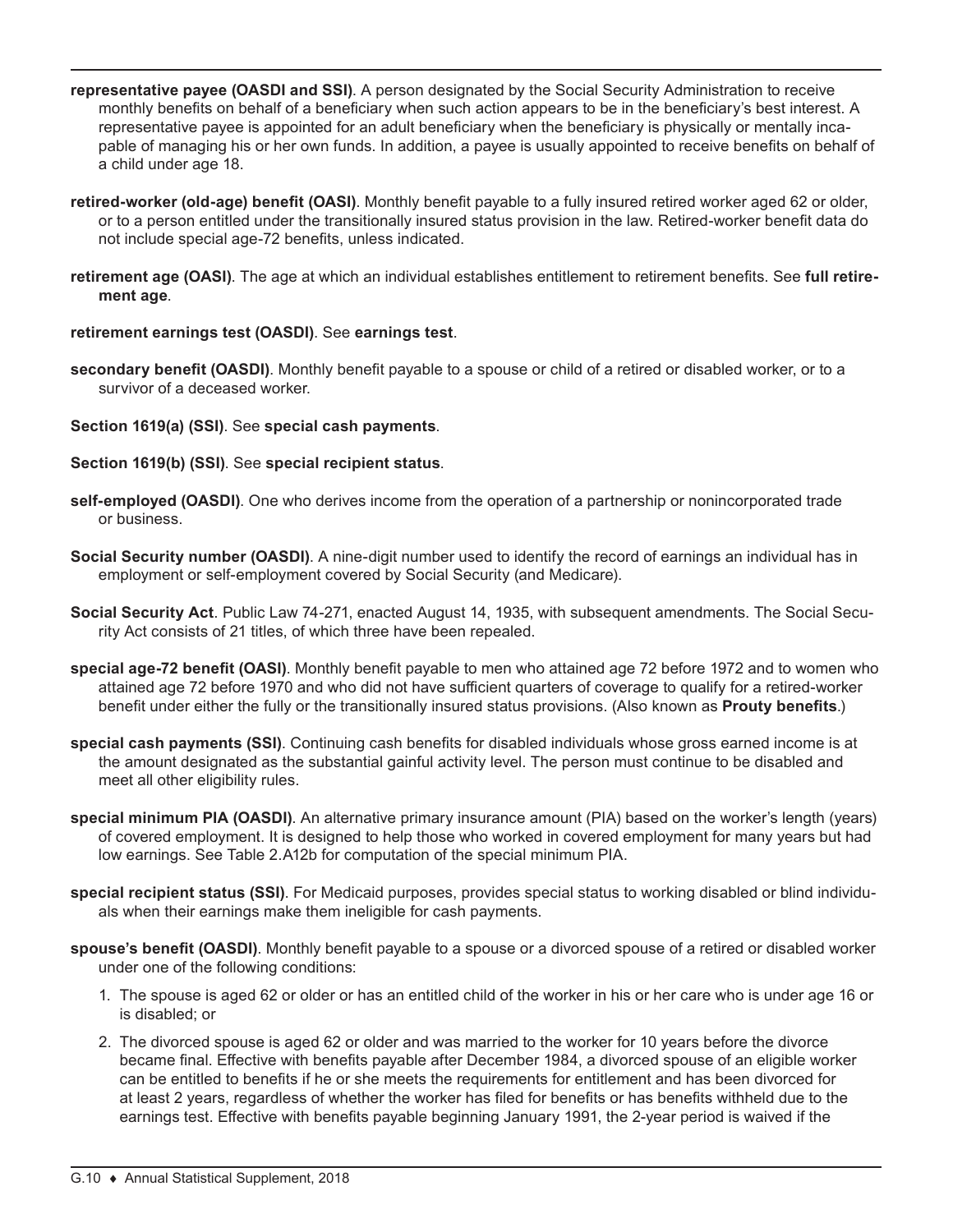worker was entitled to benefits before the divorce. The earnings test will continue to apply to the divorced spouse's own earnings; or

3. Effective with benefits payable beginning January 1991, a deemed spouse (including a divorced deemed spouse), regardless of whether the legal spouse is entitled to benefits on the same earnings record. A deemed spouse is a person who entered into an invalid ceremonial marriage in good faith.

## **state-administered supplementation (SSI)**. See **state supplementation**.

- **state supplementation (SSI)**. Payments to eligible persons made under state provisions. These payments may vary by the recipient's living situation and by geographic area within the state. The payments are federally and state administered.
- **student benefit (OASDI)**. Child's benefit payable to a full-time unmarried elementary or secondary school student aged 18–19. Student benefits continue through the earlier of the month the course is completed, the second month after the month the child attains age 19 if the school operates on a yearly basis, or the final month of the quarter or semester that is in progress when the child reaches age 19 if the school operates on a quarterly or semester basis.
- **substantial gainful activity (DI and SSI)**. Remunerative work that is substantial, as determined by the amount of money earned, the number of hours worked, and the nature of the work. See Table 2.A30 for money amounts.
- **Supplemental Nutrition Assistance Program**. Formerly known as Food Stamps, the program provides benefits through electronic benefit transfer to help individuals and families with little or no income to buy food.
- **Supplemental Security Income—SSI**. Program for the needy aged, blind, and disabled. Replaced the former federal-state programs of Old-Age Assistance, Aid to the Blind, and Aid to the Permanently and Totally Disabled.
- **surviving divorced father's benefit (OASI)**. See **father's benefit**.
- **surviving divorced mother's benefit (OASI)**. See **mother's benefit**.

**surviving divorced spouse's benefit (OASI)**. See **widow(er)'s benefit**.

**survivors benefit (OASI)**. Benefit payable to a survivor of a deceased insured worker.

**suspended benefit (OASDI)**. A benefit not in current-payment status.

**taxable earnings (OASDI)**. Wages in covered employment and/or covered self-employment income at or below the annual maximum taxable amount (see Table 2.A3 for amounts).

For wage earners, taxable earnings may consist of:

- 1. *Social Security taxable wages.* For each employee, employers are required to report calendar-year wages paid up to the taxable limit, and pay the employer share of Social Security tax on this reported amount. Multiple jobholders whose total reported wages exceed the taxable limit are due a refund on taxes withheld beyond the limit. Employers are not due a refund on their share of these taxes. Reported tip income is taxable (subject to the taxable limit) for employees beginning in 1966 and for employers beginning in 1988. For employers from 1980 through 1987, only the amount of tips added to wages to ensure an employee was paid the federal minimum wage was taxable.
- 2. *Medicare taxable wages.* Wages were first taxable for Medicare in 1966. Through 1982, employment covered by Social Security was also covered by Medicare. Beginning in 1983, the wages of all federal civilian employees in the Civil Service Retirement System are covered by Medicare only. Also, all state and local government employees hired for positions not covered by Social Security on April 1, 1986 and later are covered by Medicare only. The Medicare annual maximum taxable limit was the same as that for Social Security from 1966 through 1990. The limit was set by law at \$125,000 for 1991, indexed for 1992 and 1993, and eliminated beginning in 1994.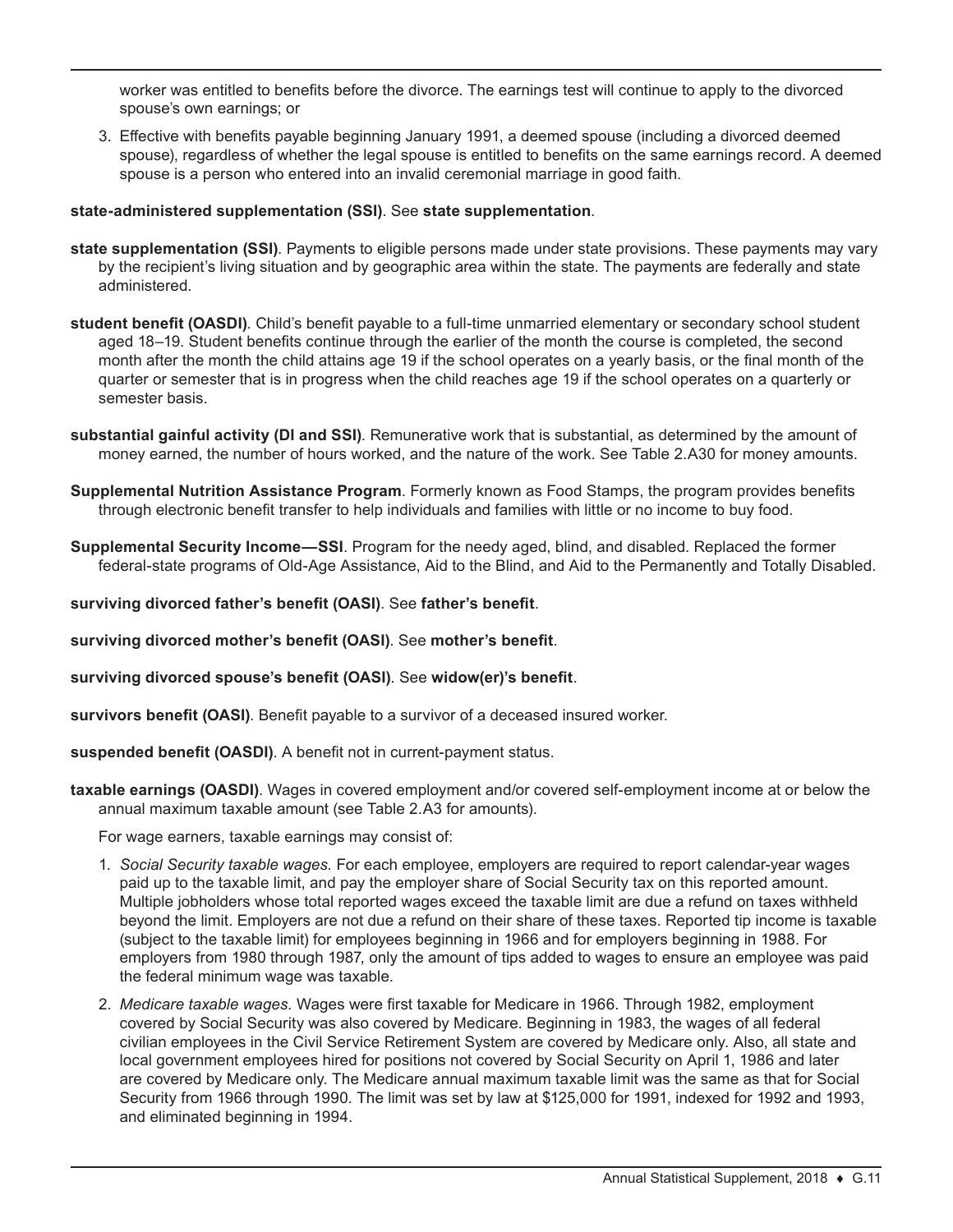For the self-employed, earnings are likewise subject to both Social Security and Medicare taxes. Taxable earnings consist of net self-employment income which, when combined with any taxable wages for that individual, is at or below any applicable annual maximum taxable amount.

# **taxable maximum (OASDI)**. See **annual maximum taxable limit**.

# **taxable self-employment income (OASDI)**. See **taxable earnings**.

# **taxable wages (OASDI)**. See **taxable earnings**.

# **taxes (OASDI)**. See **contributions**.

- **technical entitlement**. A technical entitlement occurs when a beneficiary is entitled to benefits on more than one earnings record but is eligible to receive benefits on only one earnings record. There are two types of technical entitlement: (1) Simultaneous technical entitlement, in which the beneficiary is entitled to the same type of benefit on more than one earnings record; and (2) Potential dual entitlement, in which the secondary benefit amount potentially exceeds the primary benefit, but reduction for age or family maximum causes the primary benefit to exceed the secondary benefit amount.
- **termination (OASDI)**. Cessation of payment of a specific type of benefit because the beneficiary is no longer entitled to receive it. For example, benefits might terminate as a result of the death of the beneficiary, the recovery of a disabled beneficiary, or the attainment of age 18 by a child beneficiary. In some cases, the individual may become immediately entitled to another type of benefit (such as the conversion of a disabled-worker beneficiary at full retirement age to a retired-worker beneficiary).
- **totalization (OASDI)**. International agreements that coordinate the U.S. Social Security programs with the Social Security programs of other countries are called "totalization agreements."
- **trust fund (OASDI)**. Two separate accounts in the U.S. Treasury in which are deposited the equivalent of taxes received under the Federal Insurance Contributions Act, the Self-Employment Contributions Act, contributions dealing with coverage of state and local government employees, any sums received under the financial interchange with the railroad retirement account, and transfers of federal general revenues. Funds not withdrawn for current monthly or service benefits, the financial interchange, and administrative expenses are invested in interest-bearing federal securities, as required by law.

The interest earned is also deposited in the trust funds.

- 1. Old-Age and Survivors Insurance (OASI). The trust fund used for paying monthly benefits to retired-worker (old-age) beneficiaries and their spouses and children and to survivors of insured workers.
- 2. Disability Insurance (DI). The trust fund used for paying monthly benefits to disabled-worker beneficiaries and their spouses and children and for providing rehabilitation services to the disabled.

Two additional trust funds serve similar purposes for Medicare. Deposits to those funds are also received from voluntary hospital and medical insurance premiums.

- 1. Hospital Insurance (HI). The trust fund used for paying part of the costs of inpatient hospital services and related post-hospital care for aged and disabled individuals who meet the eligibility requirements.
- 2. Supplementary Medical Insurance (SMI). The trust fund used for paying part of the costs of physicians' services, outpatient hospital services, and other related medical and health services for voluntarily insured aged and disabled individuals.

## **widowed father's benefit (OASI)**. See **father's benefit**.

# **widowed mother's benefit (OASI)**. See **mother's benefit**.